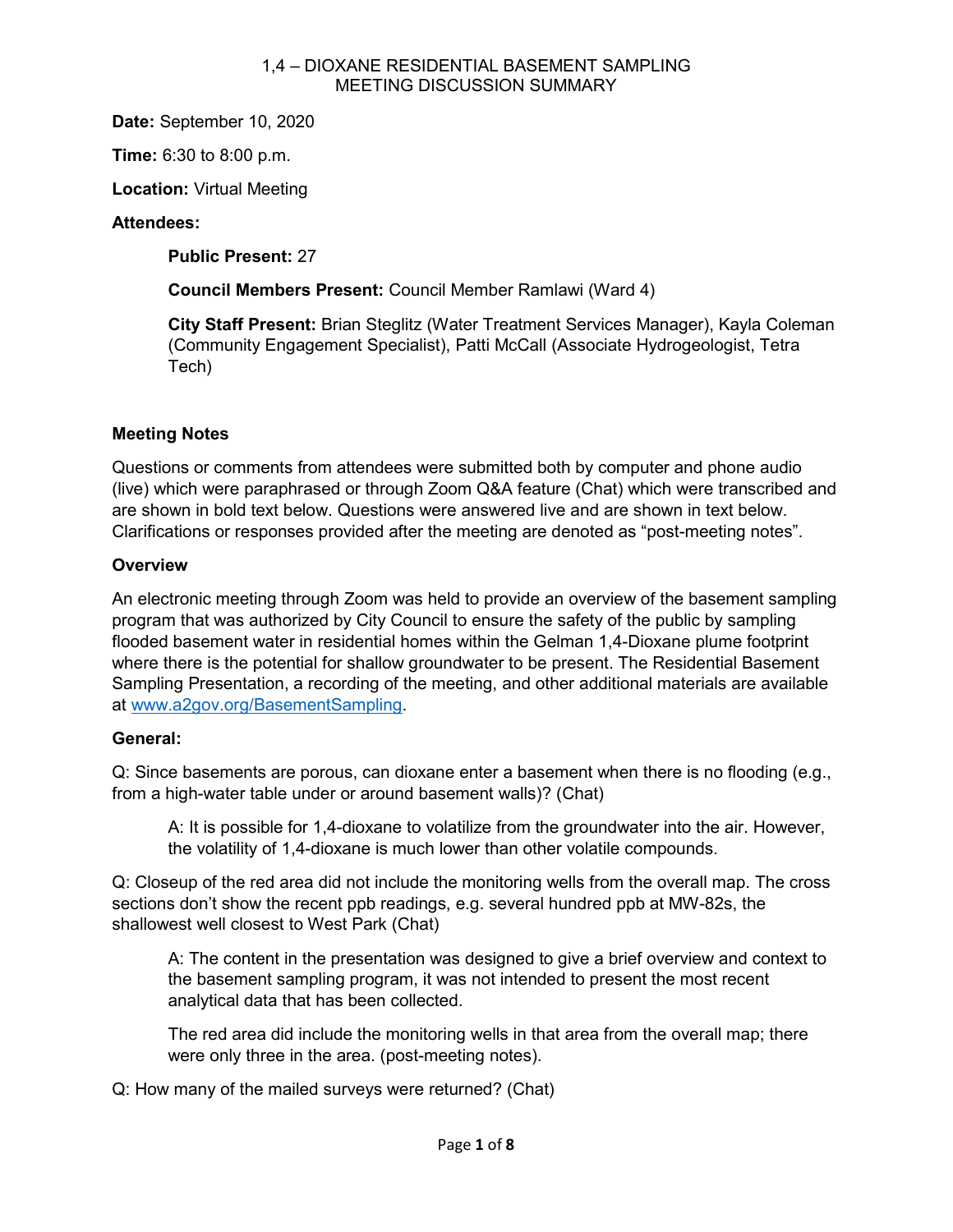A: Approximately fifty responses have been received out of the 270 letters that were sent.

Q: Are the results going to be shared with the public as data points are collected? (Chat)

A: The analytical results and forms will be shared with the Washtenaw County Health Department (WCHD) and the State of Michigan Environment, Great Lakes and Energy (EGLE) at the end of the program once all the information has been compiled. Analytical data that may indicate that there is a potential health risk present will be shared with the Washtenaw County Health Department immediately.

Q: If the sample results exceed the 29 ppb, what are the next steps that EGLE and WCHD would take? (Live)

A: There are many assumptions that are included in calculating the 29 ppb (for example, it assumes that the concrete floor is 100 percent porous and water covering the entire floor) and we want to make sure we have site specific information for that home. The County, in conjunction with the Michigan Department of Health and Human Services will need to complete a site-specific evaluation of the home to evaluate the health risk. We want to make sure the concentration of 1,4-dioxane in the air is below thresholds that would cause illness. Any illness would be chronic and not an immediate health illness so there is time to complete the evaluation with state partners. We would also want to work with the responsible party to see what, if any action they would be willing to do for further water and air analysis.

Q: If the health risk is shown, what options for mitigating it are there? (Chat)

A: Typically, we would want to make sure the water is not entering the home, where vapors would be coming from. Check to make sure there is a good footing drain to remove water from the basement. To contain vapors, we would want to install something similar to a radon mitigation system that is approximately \$1,000 to install. This involves putting something over the sump to depressurize it and install a fan to push those fumes outside of the home.

Q: For testing, do you count only rain events or flood events due to clogged drains? (Chat)

A: Basements that gain water through a flood event because we are talking about groundwater intrusion into the home.

Q: If my basement hasn't flooded, can I still get my basement sampled? (Chat)

A: No, if there isn't water in the basement than there is not an opportunity to sample.

Q: Is the hypothesis that all basement water has 1,4-dioxane? (Live)

A: No, but the program is designed to sample water from homes that are over the mapped plume that have the potential groundwater to enter the home.

Q: Will the responsible party pay for any potential mitigation systems needed? (Live) Do we know if these homes have footing drain systems or operating sump pumps? (Live)

A: We are taking the first step of an investigation. The project was conceived at the direction of Council to evaluate a potential health risk. We need to collect data before determining what the next step is. It is difficult to answer this question until we have the data..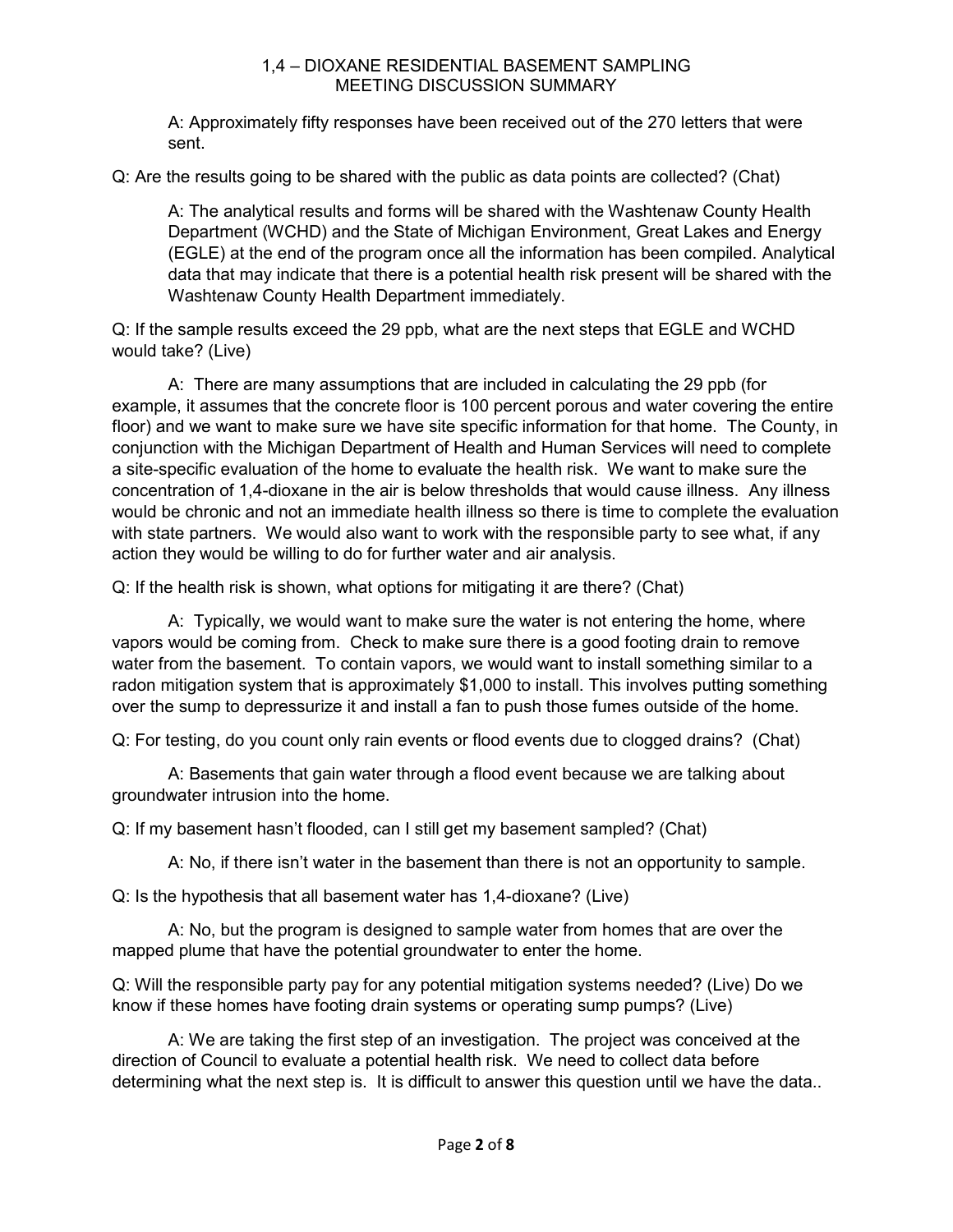Q: How do you plan getting homeowners to agree to collect samples of flooded basements if there is no process in place for next steps or remediation strategy? (Live)

A: Thank you for the comment, we will need to see if we get comments back from homeowners expressing this concern and that they do not want to participate because of that reason. Without more information, it is difficult to come up with a remediation strategy.

Q: People deserve to know the levels of 1,4-dioxane that are heading towards their basements and that might increase participation? (Chat)

A: Following Council's direction, this project is to sample the flooded basements for potential groundwater intrusion that may have 1,4-dioxane.

Q: My house is 100 years old. Its does not have a sump. I have only had one flood in 29 years after 4" of rain. Do I need to wait for the next flood or just moisture on walls and floor? (Chat)

A: The sample cannot be collected from the moisture on the wall. We have to collect from the sump in order to compare to the 29 ppb screening level.

Q: My basement has flooded only when the sump pump failed. Can a sample be taken from the sump? (Chat)

A: No, we are only sampling for rainwater flooding/groundwater intrusion.

Q: When will the information from this session be available on the website? (Chat)

A: The recording will be available within one week.

Q: Is there public information on the depth of groundwater at more specific locations within the neighborhoods? (Chat)

A: Washtenaw County Health Department has information; EGLE has a repository of information for Gelman and Scio Residents for Safe Water (SRSW) has information.

Q: If levels come in at right at 29 ppb, does that trigger an investigation? (Live)

A: At 29 ppb, we would send the information to Washtenaw County Health Department and they would evaluate the risk.

Q: How many of the basements flood occasionally enough to meet the requirements that the basement is entirely flooded due to rain events? (Live)

A: Residents are providing information about the frequency of the flooding to help us understand where basement sampling is necessary.

Q: How long will the program run (i.e.,12 Months) Or is the program going to run for a shorter duration (i.e., 3 Months) (Live)?

A: We don't have a firm end date established; we need to see who participates and what this looks like over the next few months. We can be flexible on the end date based on participants and the rain events. The funding is available through this fiscal year (ending June 30, 2021).

Q: Is there going to be another public forum to discuss the findings of the program? (Live)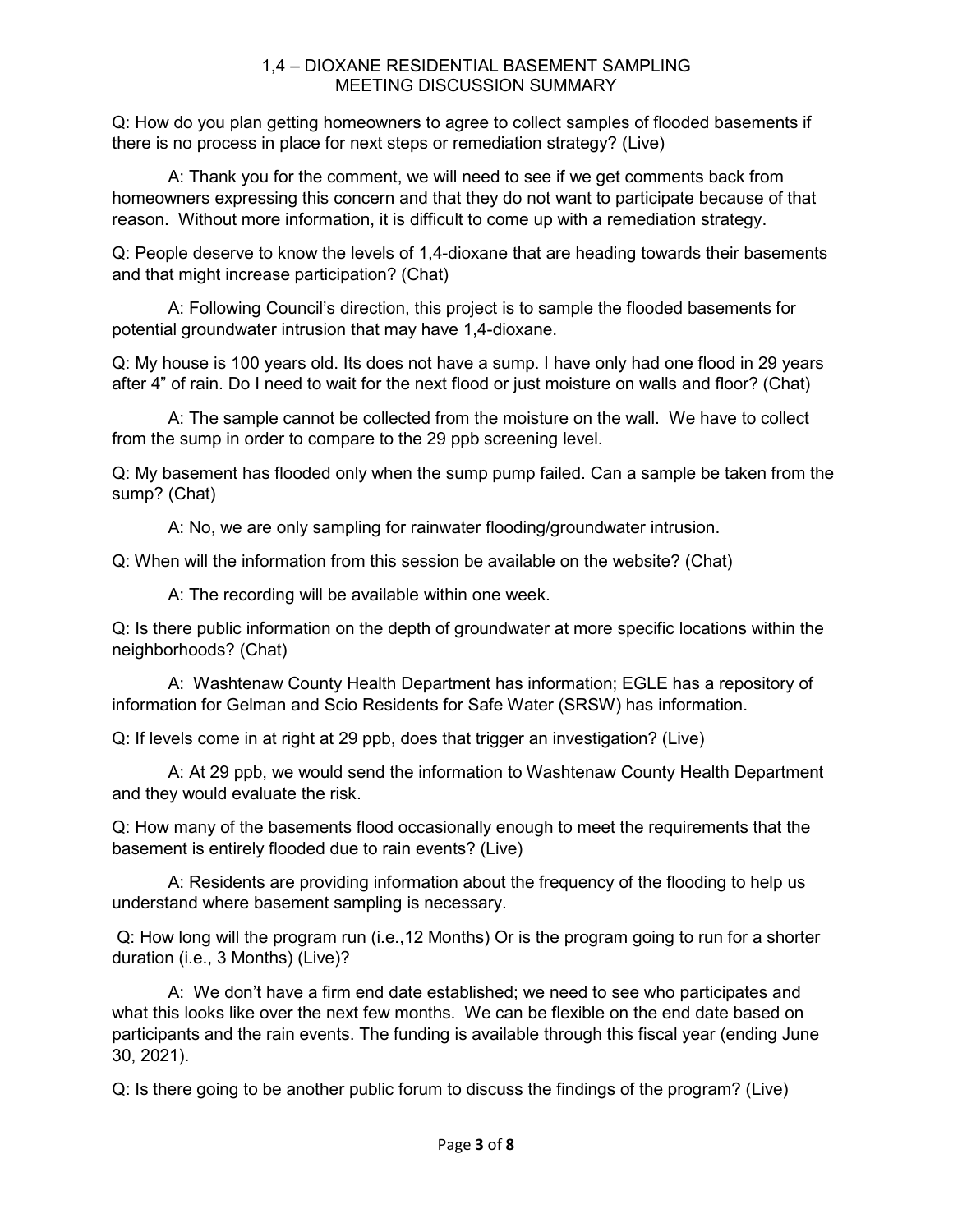A: We had not planned on another public forum, but if Council directs us we can share the information in a public forum.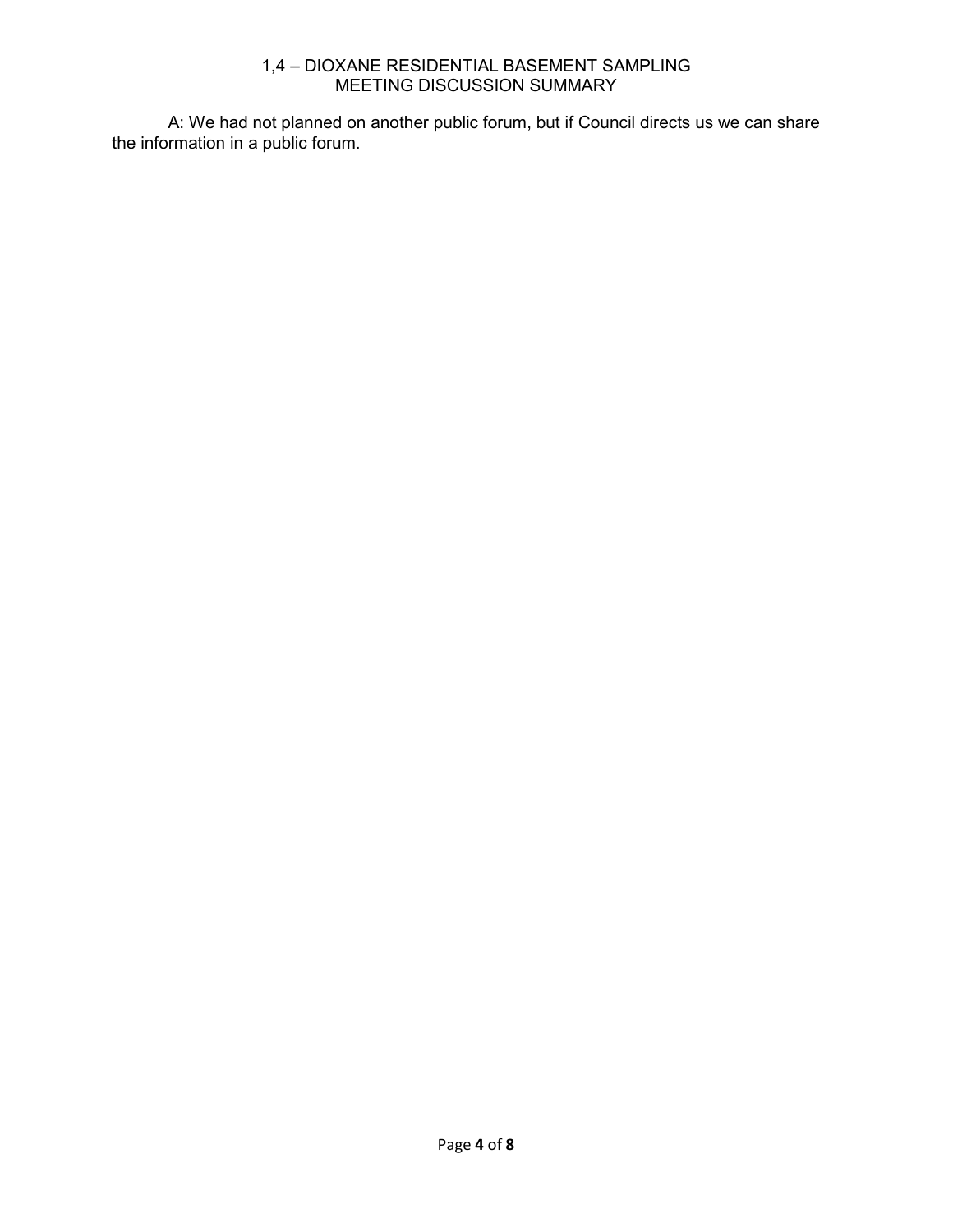#### **Attendee Report**

|                       | 1,4-dioxane Residential Basement Sampling Information |
|-----------------------|-------------------------------------------------------|
| Topic                 | Meeting                                               |
| Webinar ID            | 918 5957 9179                                         |
| Actual Duration (min) | 122                                                   |

#### **Attendee Details**

Phil Klintworth elizabeth collins Ali Ramlawi Brenda Anderson Peter Joftis John Reiser JARED.WALBERT Kristen Schweighoefer Shana Milkie Gregory Bowlby Sharon Kruse Cecile Frogh kzasa Katie Jesaitis Lisa Gonzalez-Gronauer Katie Bridget Kiser Richard Weise Patricia Stepp Cathy Antonakos Charles Compton Jenni Conn naveet Roger Rayle Oleg Y Gnedin 1517\*\*\*\*846 1248\*\*\*\*532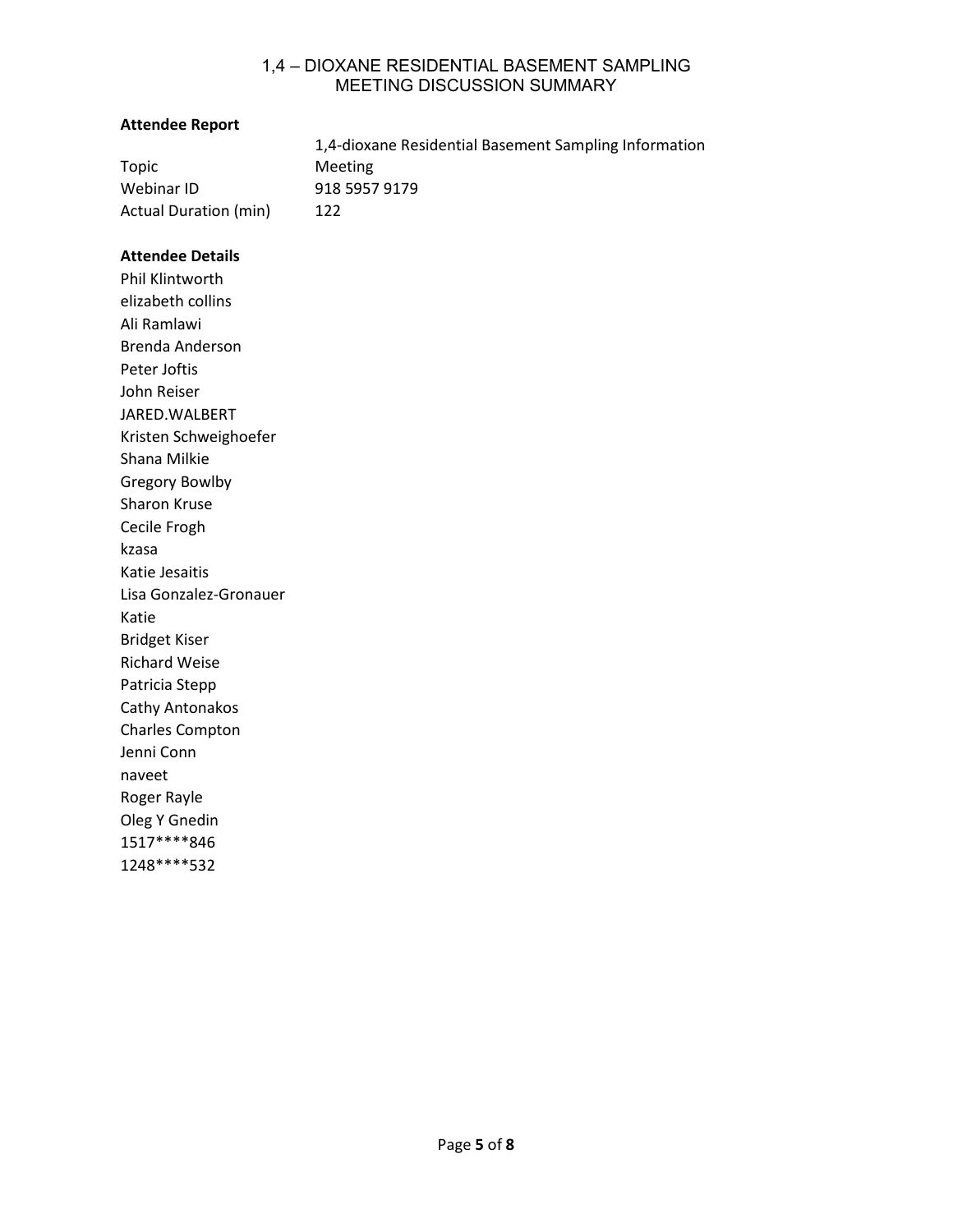# **Poll Results**

| How did you hear about this meeting? |                                     |  |
|--------------------------------------|-------------------------------------|--|
|                                      | 10   Invitation/letter mailed to me |  |
|                                      | 1   Councilmember notification      |  |
|                                      | Other                               |  |

| Do you anticipate that you will participate in the basement sampling<br>program? |                                                  |  |
|----------------------------------------------------------------------------------|--------------------------------------------------|--|
|                                                                                  | Yes                                              |  |
|                                                                                  | I need more time to think about my decision      |  |
|                                                                                  | I need more information before making a decision |  |
|                                                                                  |                                                  |  |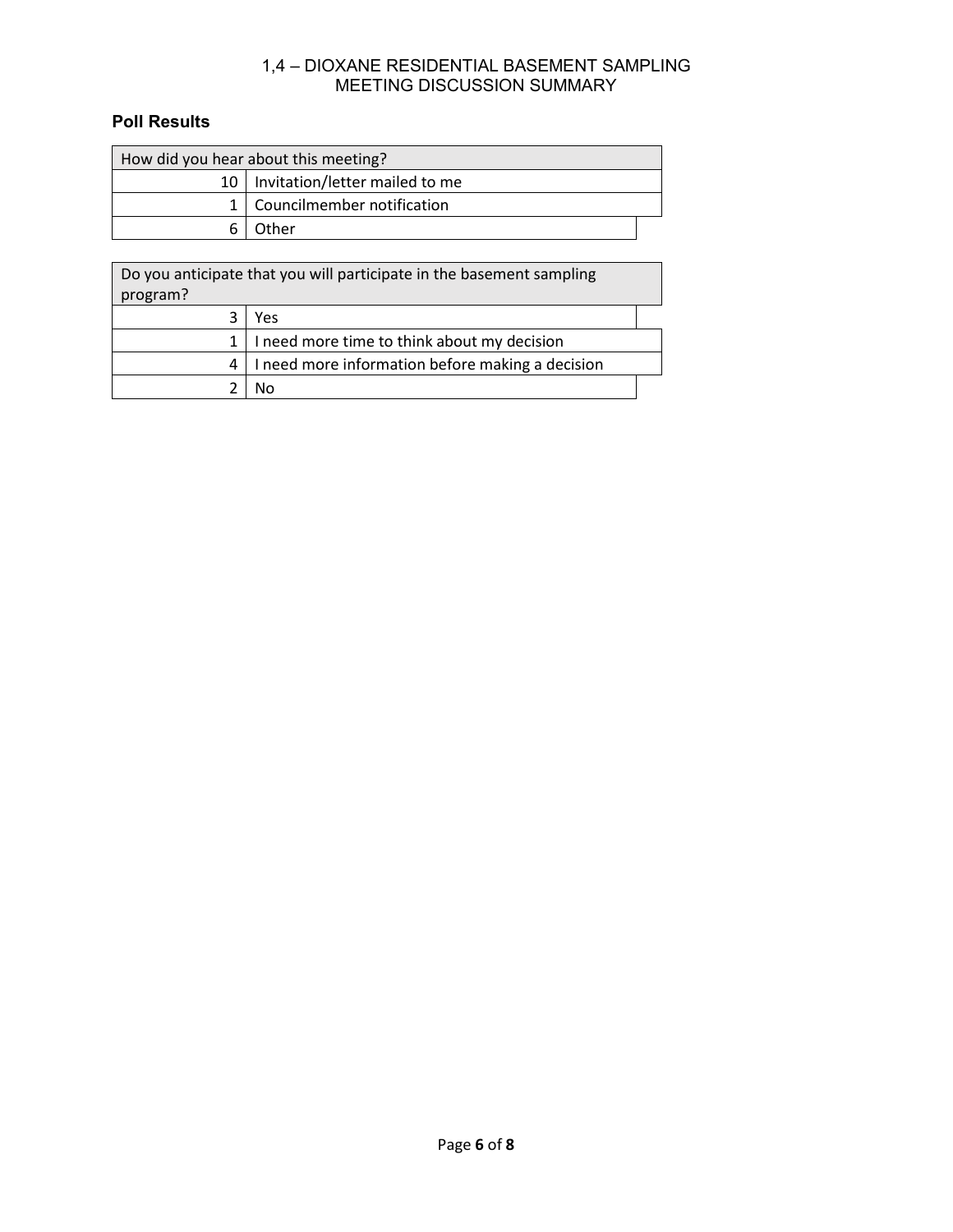## **Demographic Summary**

1,4-dioxane Residential Basement Sampling Information Meeting September 10, 2020

The city is trying to gain a better understanding of who we are reaching to find ways we can continuously improve public engagement efforts and support inclusivity.